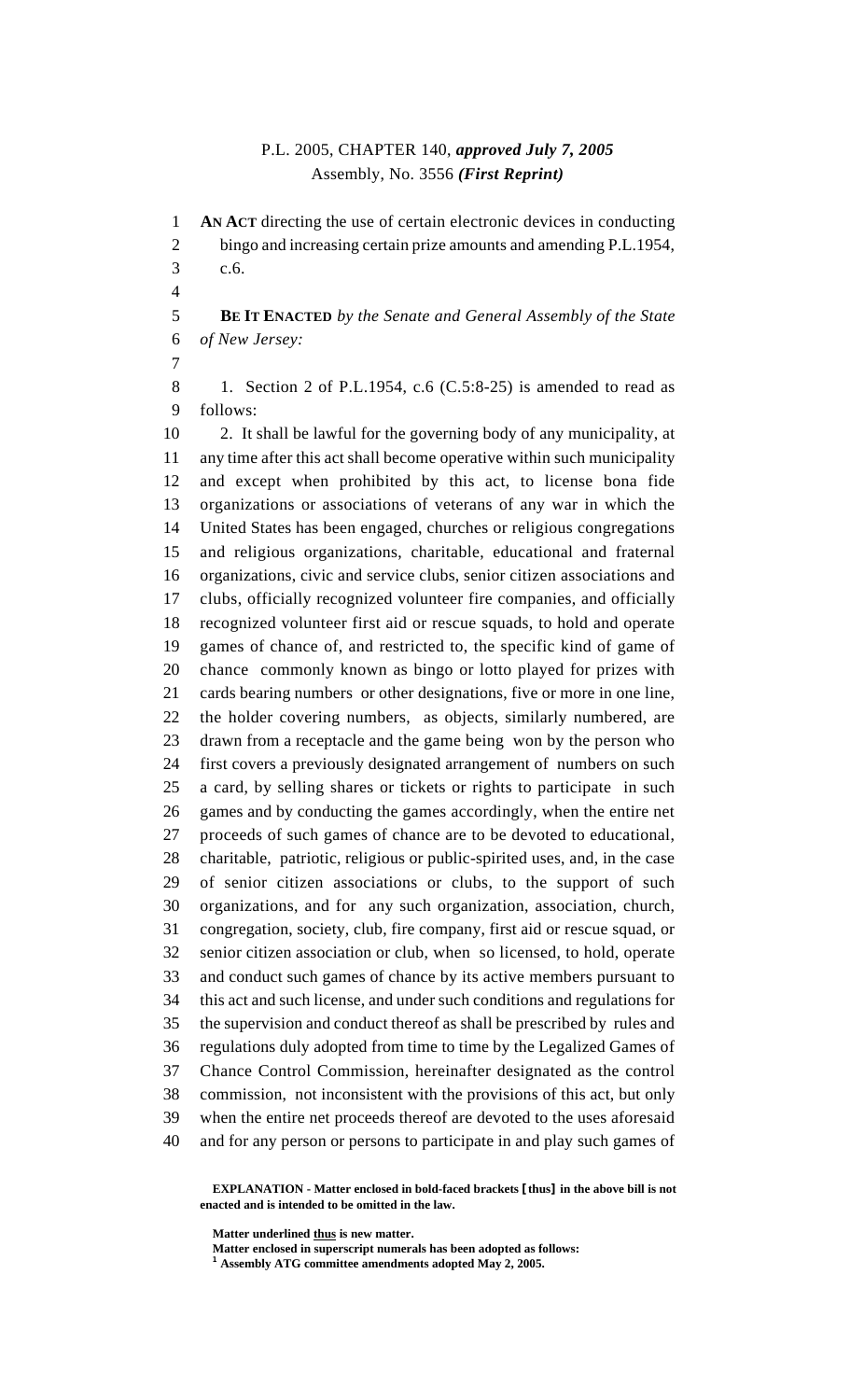chance conducted under any such license. 2 The control commission shall, pursuant to regulations promulgated by it, authorize the use in conducting bingo or lotto of electronic devices that are the functional equivalent of the cards, numbered objects, and receptacle described herein to the extent that the use of such devices is not inconsistent with any other provision of this act or 7 the provisions of subparagraph A of <sup>1</sup>the<sup>1</sup> New Jersey Constitution, Article IV, Section 7, paragraph 2. Any such electronic device shall comply with specifications prescribed by the commission and shall be 10 approved by the commission prior to use. <sup>1</sup>Such devices shall not 11 include any device into which currency, coins or tokens may be inserted or from which currency, coins or tokens, or any receipt for 13 monetary value, can be dispensed or which, once provided to a person 14 participating in bingo, is capable of communicating with other such 15 devices.<sup>1</sup> Nothing contained in this section shall be construed as allowing electronic devices used by a qualified organization in 17 conducting bingo or lotto to be linked to electronic devices used by any other qualified organization in conducting bingo or lotto. (cf: P.L.1973, c.127, s.1) 

21 2. Section 4 of P.L.1954, c.6  $(C.5:8-27)$  is amended to read as follows:

 4. The governing body of the municipality shall make an investigation of the qualifications of each applicant and the merits of each application, with due expedition after the filing of the application, and if it shall determine that the applicant is duly qualified to be licensed under this act to hold, operate and conduct games of chance under the provisions of this act and the rules and regulations governing the holding, operation and conduct thereof in the municipality; that the member or members of the applicant designated in the application to hold, operate or conduct the games of chance which the license is applied for are bona fide active members of the applicant and are persons of good moral character and have never been convicted of crime; that such games of chance are to be held, operated and conducted in accordance with the provisions of this act and in accordance with the rules and regulations governing the holding, operation and conduct thereof and that the proceeds thereof are to be disposed of as provided by this act, and if the governing body is satisfied that no commission, salary, compensation, reward or recompense whatever will be paid or given to any person holding, operating or conducting or assisting in the holding, operation or conduct of any such game of chance except as in this act otherwise provided; and that no prize will be offered and given in excess of the sum or value of **[**\$250.00**]** \$1,000, or an amount established by 45 regulation of the control commission not earlier than one year after the 46 effective date of P.L., c. (now pending before the Legislature as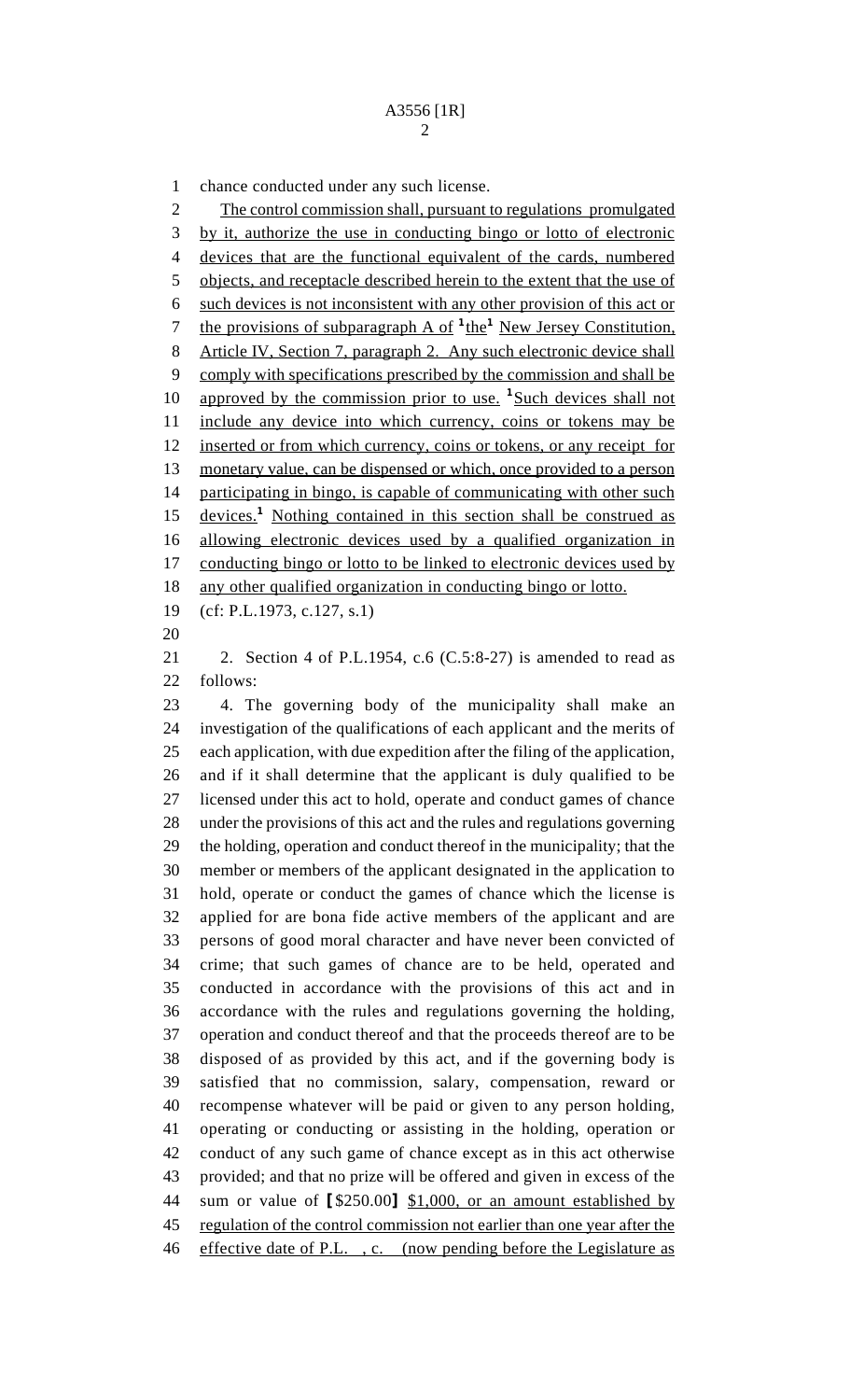this bill), in any single game of chance, and that the aggregate of all prizes offered and given in all such games of chance, held, operated and conducted on a single occasion, under said license shall not exceed the sum or value of **[**\$1,000.00**]** \$3,000, or an amount established by regulation of the control commission not earlier than one year after the effective date of P.L. , c. (now pending before the Legislature as this bill), it shall issue a license to the applicant for the holding, operation and conduct of the specific kind of games of chance applied for, accordingly, upon payment of a license fee or fees prescribed by regulation promulgated by the control commission for each occasion upon which any game or games are to be conducted under such license. The **[**\$250.00**]** \$1,000 limitation on single game prizes and the **[**\$1,000.00**]** \$3,000 aggregate prize limitation established in this section shall not apply to games in which the prize is determined based upon a percentage of the gross receipts from the sale of cards to participate in the game. The control commission shall, by regulation, prescribe the method of play and set the minimum and maximum percentage to be awarded in any such game. No license for the holding, operation and conduct of any game or games of chance shall be issued under this act which shall be effective for a period of more than one year. (cf: P.L.1994, c.63, s.4) 3. Section 12 of P.L.1954, c.6 (C.5:8-35) is amended to read as follows: 12. No amount in excess of the amount prescribed by regulation promulgated by the control commission shall be charged by any licensee for admission to any room or place in which any game or games of chance are to be held, operated and conducted under any license issued under this act, which admission fee, upon payment thereof, shall entitle the person paying the same to a card entitling him to participate without additional charge in all regular games of chance to be played under such license on such occasion, and no charge in excess of the amount prescribed by regulation promulgated by the control commission shall be made for a single opportunity to participate in all special games to be played under such license on such occasion. No prize greater in amount or value than **[**\$250.00**]**

 \$1,000, or an amount established by regulation of the control 40 commission not earlier than one year after the effective date of P.L., 41 c. (now pending before the Legislature as this bill), shall be offered or given in any single game conducted under any such license and the aggregate amount or value of all prizes offered and given in all games played on a single occasion shall not exceed **[**\$1,000.00, except as

 otherwise provided for by P.L.1954, c.6 (C.5:8-24 et seq.)**]** \$3,000 or an amount established by regulation of the control commission not